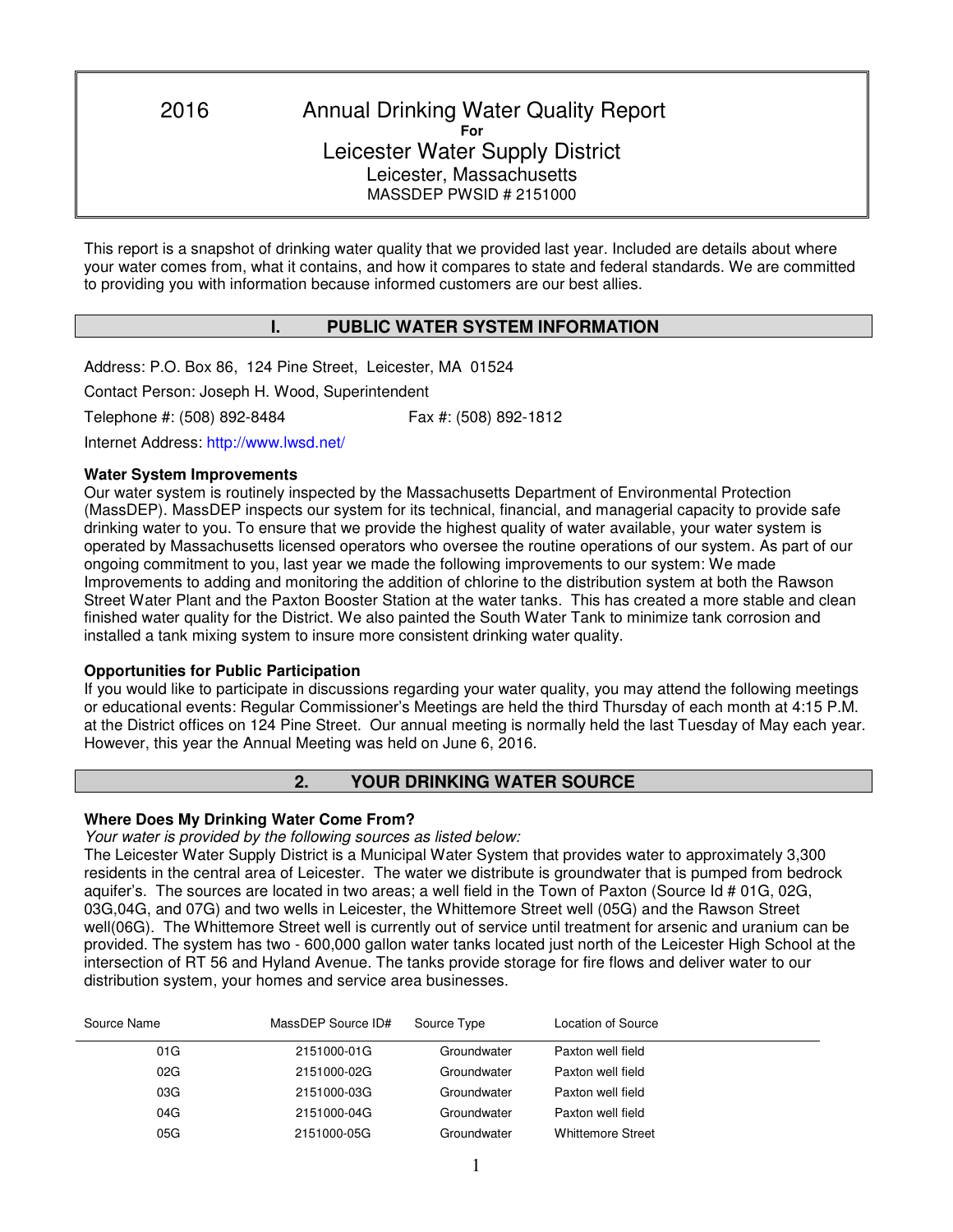| 06G | 2151000-06G | Groundwater | <b>Rawson Street</b> |
|-----|-------------|-------------|----------------------|
| 07G | 2151000-07G | Groundwater | Paxton well field    |

# **Is My Water Treated?**

Our water system makes every effort to provide you with safe potable drinking water. To improve the quality of the water delivered to you, we treat it to remove several contaminants.

- *We add a disinfectant to protect you against microbial contaminants.*
- *We chemically treat the water to reduce lead and copper concentrations.*
- *We aerate the water to reduce radon concentrations.(Well #06G)*
- *We chemically treat the water to reduce levels of iron and manganese.*
- *We filter the water to remove uranium and other naturally occurring radionuclides.(Wells 02G, 03G + 06G)*
- *We filter the water to remove arsenic. (Wells 02G, 03G + 06G)*

The water quality of our system is constantly monitored by our operators and MassDEP to determine the effectiveness of existing water treatment systems and to determine if any additional treatment is required.

Prior water quality test results show that the water needs to be treated to continue to meet these goals. To improve the quality of the water, our engineers are working on the design of treatment facilities to remove arsenic and uranium in Well #05G (Whittemore Street)*.* The treatment facility would also treat water that comes from the wells in Paxton. We anticipate that this treatment will be on-line and operational by January 1, 2021.

## **How Are These Sources Protected?**

MassDEP has prepared a Source Water Assessment Program (SWAP) Report for the water supply source(s) serving this water system. The SWAP Report assesses the susceptibility of public water supplies to contamination.

## **What is My System's Ranking?**

A susceptibility ranking of Moderate was assigned to this system using the information collected during the assessment by MassDEP.

# **Where Can I See The SWAP Report?**

The complete SWAP report is available at *our office located at 124 Pine Street, Leicester, MA during regular business hours* and online at *http://www.mass.gov/dep/water/drinking/sourcewa.htm#reports* . For more information, call Joseph H. Wood at (508) 892-8484.

# **What Can Be Done To Improve Protection?**

Residents can help protect sources by:

- Practicing good septic system maintenance
- Supporting water supply protection initiatives at the next town and/or annual district meeting
- Taking hazardous household chemicals to hazardous materials collection days
- Contacting the water department or Board of Health to volunteer for monitoring or education outreach to schools
- Limiting pesticide and fertilizer use, etc.

# **3. SUBSTANCES FOUND IN TAP WATER**

Sources of drinking water (both tap water and bottled water) include rivers, lakes, streams, ponds, reservoirs, springs, and wells. As water travels over the surface of the land or through the ground, it dissolves naturallyoccurring minerals, and in some cases, radioactive material, and can pick up substances resulting from the presence of animals or from human activity.

Contaminants that may be present in source water include:

**Microbial contaminants** -such as viruses and bacteria, which may come from sewage treatment plants, septic systems, agricultural livestock operations, and wildlife.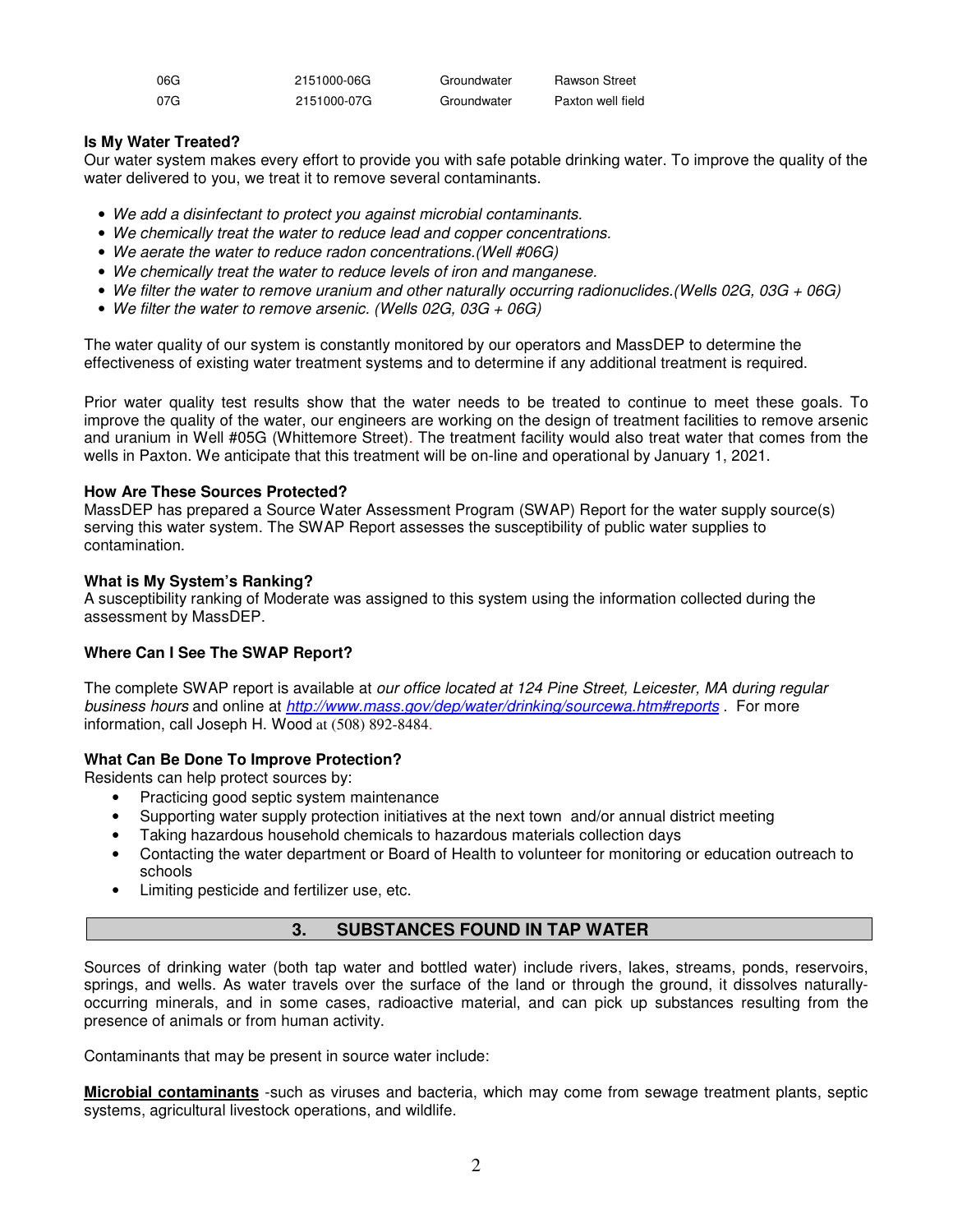**Inorganic contaminants** -such as salts and metals, which can be naturally-occurring or result from urban stormwater runoff, industrial, or domestic wastewater discharges, oil and gas production, mining, and farming.

**Pesticides and herbicides** -which may come from a variety of sources such as agriculture, urban stormwater runoff, and residential uses.

**Organic chemical contaminants** -including synthetic and volatile organic chemicals, which are by-products of industrial processes and petroleum production, and can also come from gas stations, urban stormwater runoff, and septic systems.

**Radioactive contaminants** -which can be naturally occurring or be the result of oil and gas production and mining activities.

In order to ensure that tap water is safe to drink, the Department of Environmental Protection (MassDEP) and U.S. Environmental Protection Agency (EPA) prescribe regulations that limit the amount of certain contaminants in water provided by public water systems. The Food and Drug Administration (FDA) and Massachusetts Department of Public Health (DPH) regulations establish limits for contaminants in bottled water that must provide the same protection for public health. All drinking water, including bottled water, may reasonably be expected to contain at least small amounts of some contaminants. The presence of contaminants does not necessarily indicate that water poses a health risk. More information about contaminants and potential health effects can be obtained by calling the EPA's Safe Drinking Water Hotline (800-426-4791).

Some people may be more vulnerable to contaminants in drinking water than the general population. Immunocompromised persons such as persons with cancer undergoing chemotherapy, persons who have undergone organ transplants, people with HIV/AIDS or other immune system disorders, some elderly, and some infants can be particularly at risk from infections. These people should seek advice about drinking water from their health care providers. EPA/Centers for Disease Control and Prevention (CDC) guidelines on lowering the risk of infection by cryptosporidium and other microbial contaminants are available from the Safe Drinking Water Hotline (800-426- 4791).

# **4. IMPORTANT DEFINITIONS**

**Maximum Contaminant Level (MCL)** – The highest level of a contaminant that is allowed in drinking water. MCLs are set as close to the MCLGs as feasible using the best available treatment technology.

**Maximum Contaminant Level Goal (MCLG)** –The level of a contaminant in drinking water below which there is no known or expected risk to health. MCLGs allow for a margin of safety.

**Maximum Residual Disinfectant Level (MRDL) --** The highest level of a disinfectant (chlorine, chloramines, chlorine dioxide) allowed in drinking water. There is convincing evidence that addition of a disinfectant is necessary for control of microbial contaminants.

**Maximum Residual Disinfectant Level Goal (MRDLG)** -- The level of a drinking water disinfectant (chlorine, chloramines, chlorine dioxide) below which there is no known of expected risk to health. MRDLG's do not reflect the benefits of the use of disinfectants to control microbial contaminants.

**Treatment Technique (TT)** – A required process intended to reduce the level of a contaminant in drinking water.

Action Level (AL) – The concentration of a contaminant which, if exceeded, triggers treatment or other requirements that a water system must follow.

**90th Percentile** – Out of every 10 homes sampled, 9 were at or below this level.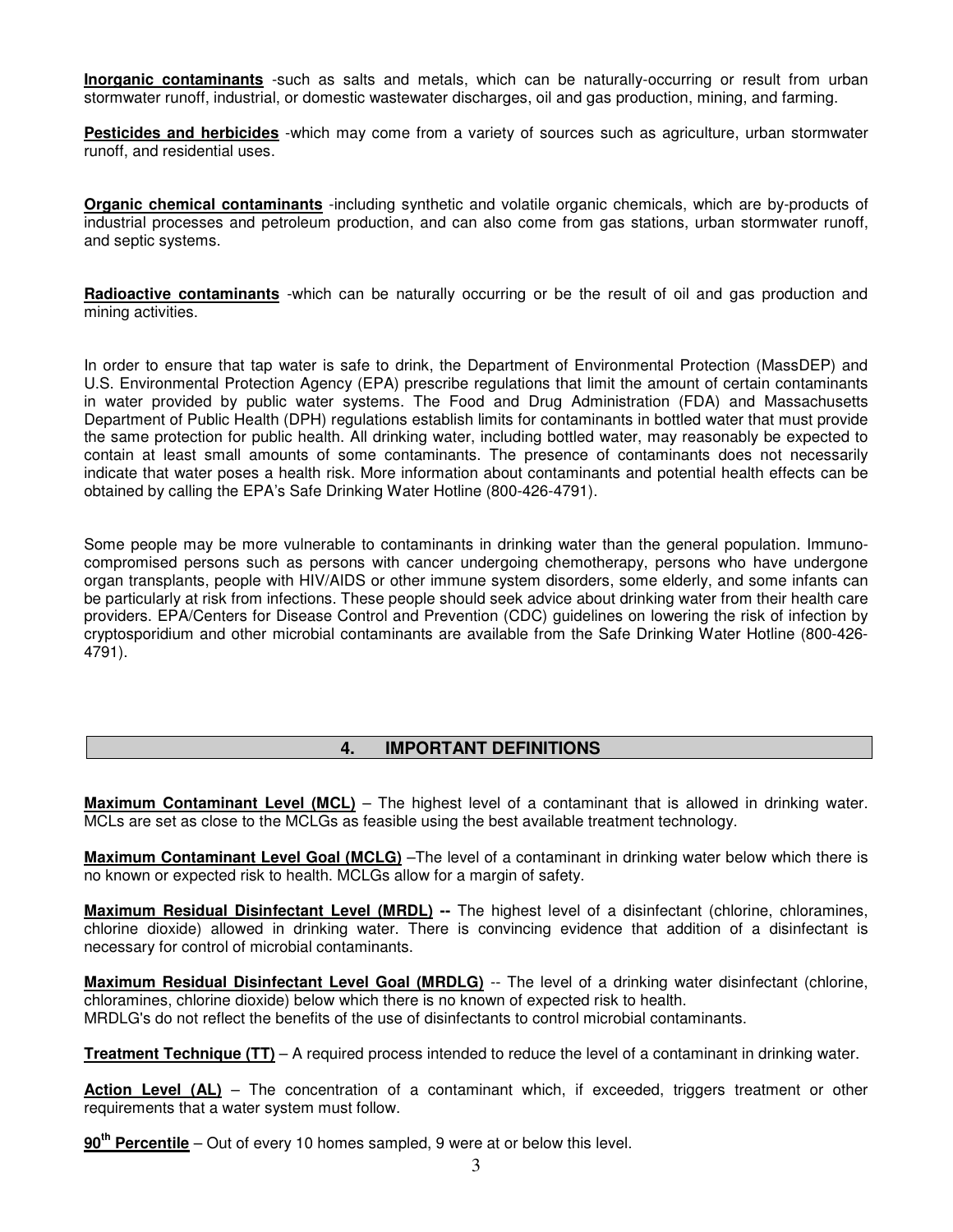**Variances and Exemptions** – State or EPA permission not to meet an MCL or a treatment technique under certain conditions.

- ppm = parts per million, or milligrams per liter  $(mq)$
- $ppb = parts per billion, or micrograms per liter (uq/l)$
- $ppt = parts per trillion, or nanograms per liter$
- $pCi/1$  = picocuries per liter (a measure of radioactivity)
- NTU = Nephelometric Turbidity Units
- $ND$  = Not Detected<br> $N/A$  = Not Applicable
- $=$  Not Applicable

mrem/year = millimrems per year (a measure of radiation absorbed by the body)

**Secondary Maximum Contaminant Level (SMCL)** – These standards are developed to protect the aesthetic qualities of drinking water and are not health based.

**Massachusetts Office of Research and Standards Guideline (ORSG)** – This is the concentration of a chemical in drinking water, at or below which, adverse health effects are unlikely to occur after chronic (lifetime) exposure. If exceeded, it serves as an indicator of the potential need for further action.

# **5. WATER QUALITY TESTING RESULTS**

#### **What Does This Data Represent?**

The water quality information presented in the table(s) is from the most recent round of testing done in accordance with the regulations. All data shown was collected during the last calendar year unless otherwise noted in the table(s).

|                 | Date(s)<br>Collected | 90 <sup>TH</sup><br>percentile | Action<br>Level | <b>MCLG</b> | # of sites<br>sampled | # of sites above<br><b>Action Level</b> | Possible Source of Contamination                                                                                |
|-----------------|----------------------|--------------------------------|-----------------|-------------|-----------------------|-----------------------------------------|-----------------------------------------------------------------------------------------------------------------|
| Lead<br>(ppb)   | 9/16/2015            | .0012                          | 15              | 0           | 12                    |                                         | Corrosion of household<br>plumbing systems; Erosion of<br>natural deposits                                      |
| Copper<br>(ppm) | 9/16/2015            | 0.14                           | 1.3             | 1.3         | 12                    |                                         | Corrosion of household<br>plumbing systems; Erosion of<br>natural deposits; Leaching<br>from wood preservatives |

"If present, elevated levels of lead can cause serious health problems, especially for pregnant women and young children. Lead in drinking water is primarily from materials and components associated with service lines and home plumbing. Leicester Water Supply District is responsible for providing high quality drinking water, but cannot control the variety of materials used in plumbing components. When your water has been sitting for several hours, you can minimize the potential for lead exposure by flushing your tap for 30 seconds to 2 minutes before using water for drinking or cooking. If you are concerned about lead in your water, you may wish to have your water tested. Information on lead in drinking water, testing methods, and steps you can take to minimize exposure is available from the Safe Drinking Water Hotline or at http://www.epa.gov/safewater/lead."

|                             | Highest # Positive<br>in a month | <b>MCL</b> | <b>MCLG</b> | Violation<br>(Y/N) | Possible Source of Contamination     |
|-----------------------------|----------------------------------|------------|-------------|--------------------|--------------------------------------|
| <b>Total Coliform</b>       |                                  |            |             | N                  | Naturally present in the environment |
| Fecal Coliform or<br>E.coli |                                  |            |             | N                  | Human and animal fecal waste         |

\* Compliance with the Fecal Coliform/E.coli MCL is determined upon additional repeat testing.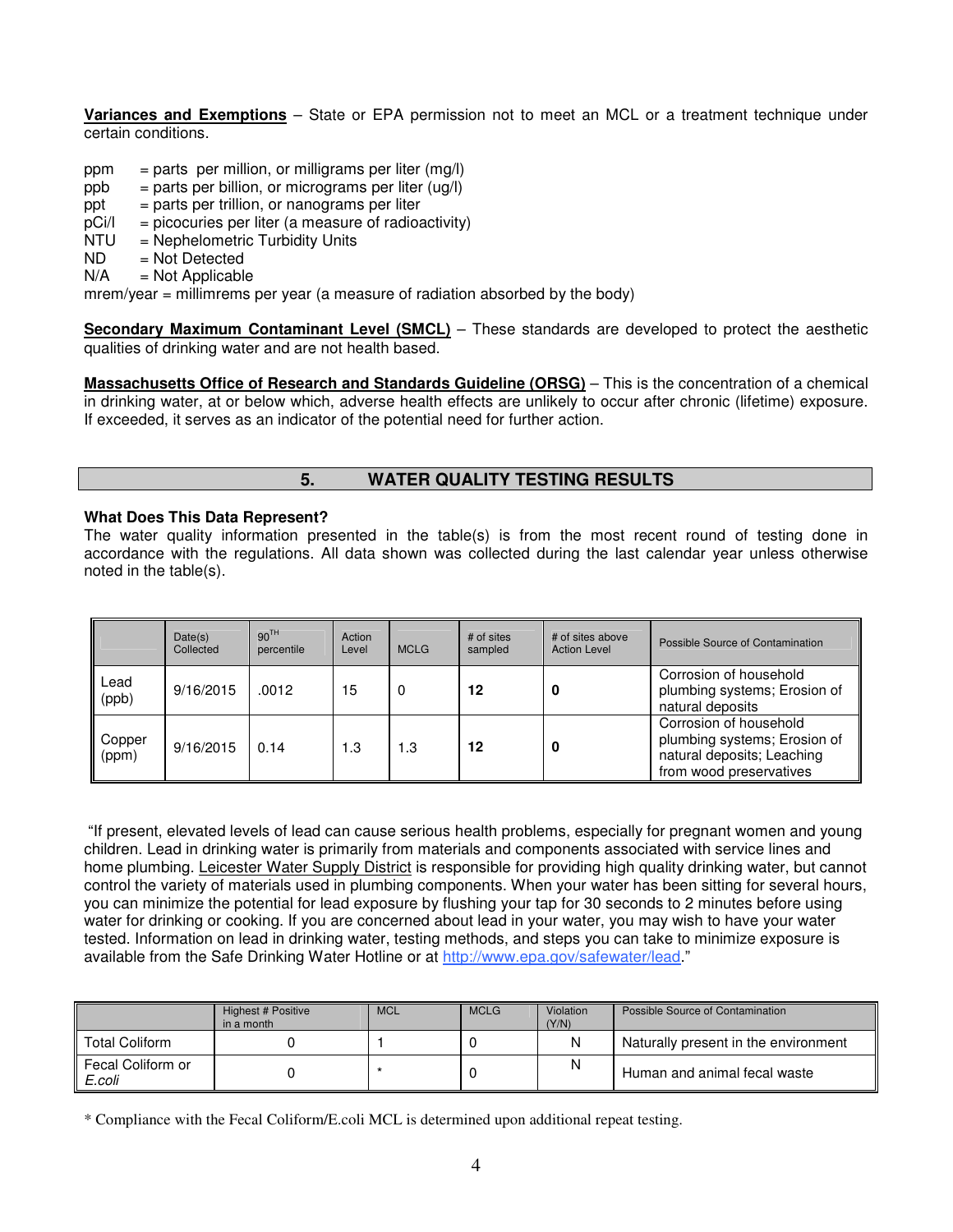| <b>Regulated Contaminant</b>  | Date(s)<br>Collected                             | <b>Highest Result</b><br>or Highest<br>Running<br>Average<br>Detected | Range<br>Detected | <b>MCL</b><br>or<br><b>MRDL</b> | MCLG or<br><b>MRDLG</b> | Violation<br>(Y/N) | Possible Source(s) of<br>Contamination                                                                                                             |  |  |  |
|-------------------------------|--------------------------------------------------|-----------------------------------------------------------------------|-------------------|---------------------------------|-------------------------|--------------------|----------------------------------------------------------------------------------------------------------------------------------------------------|--|--|--|
| <b>Inorganic Contaminants</b> |                                                  |                                                                       |                   |                                 |                         |                    |                                                                                                                                                    |  |  |  |
| Antimony (ppb)                | 4/28/2015                                        | <b>ND</b>                                                             |                   | 6                               | 6                       |                    | Discharge from fire<br>retardants; ceramics;<br>electronics; solder                                                                                |  |  |  |
| <b>Rock Well #2 (02G)</b>     |                                                  |                                                                       |                   |                                 |                         |                    |                                                                                                                                                    |  |  |  |
| Arsenic (ppb)                 | 3/4/2016<br>6/27/2016<br>9/20/2016<br>12/22/2016 | <b>ND</b>                                                             |                   | 10                              |                         |                    | Erosion of natural<br>deposits; runoff from<br>orchards; runoff from<br>glass and electronics<br>production wastes                                 |  |  |  |
| <b>Rock Well #3 (03G)</b>     |                                                  |                                                                       |                   |                                 |                         |                    |                                                                                                                                                    |  |  |  |
| Arsenic (ppb)                 | 3/4/2016<br>6/27/2016<br>9/20/2016<br>12/22/2016 | 4.6                                                                   | $ND-4.6$          | 10                              |                         |                    | Erosion of natural<br>deposits; runoff from<br>orchards; runoff from<br>glass and electronics<br>production wastes                                 |  |  |  |
| Rock Well #5 (06G)            |                                                  |                                                                       |                   |                                 |                         |                    |                                                                                                                                                    |  |  |  |
| Arsenic (ppb)                 | 3/4/2016<br>6/27/2016<br>9/20/2016<br>12/22/2016 | <b>ND</b>                                                             |                   | 10                              |                         |                    | Erosion of natural<br>deposits; runoff from<br>orchards; runoff from<br>glass and electronics<br>production wastes                                 |  |  |  |
| Barium (ppm)                  | 4/28/2015                                        | 0.024                                                                 |                   | 2                               | $\overline{c}$          |                    | Discharge of drilling<br>wastes; discharge from<br>metal refineries; erosion<br>of natural deposits                                                |  |  |  |
| Beryllium (ppb)               | 4/28/2015                                        | <b>ND</b>                                                             |                   | 4                               | 4                       |                    | Discharge from electrical,<br>aerospace, and defense<br>industries; erosion of<br>natural deposits                                                 |  |  |  |
| Cadmium (ppb)                 | 4/28/2015                                        | <b>ND</b>                                                             |                   | 5                               | 5                       |                    | Corrosion of galvanized<br>pipes; erosion of natural<br>deposits; discharge from<br>metal refineries; runoff<br>from waste batteries and<br>paints |  |  |  |
| Chromium (ppb)                | 4/28/2015                                        | <b>ND</b>                                                             |                   | 100                             | 100                     |                    | Discharge from pulp mills;<br>erosion of natural<br>deposits                                                                                       |  |  |  |
| Cyanide (ppb)                 | 4/28/2015                                        | ND.                                                                   |                   | 200                             | 200                     |                    | Discharge from metal<br>factories; discharge from<br>plastic and fertilizer<br>factories                                                           |  |  |  |
| Mercury (ppb)                 | 4/28/2015                                        | ND.                                                                   |                   | 2                               | $\overline{c}$          |                    | Erosion of natural<br>deposits; discharge from<br>refineries and factories;<br>runoff from landfills; runoff<br>from cropland                      |  |  |  |
| Nitrate (ppm)                 | 6/27/2016                                        | 0.38                                                                  | ND-0.38           | 10                              | 10                      |                    | Runoff from fertilizer use;<br>leaching from septic<br>tanks; sewage; erosion of<br>natural deposits                                               |  |  |  |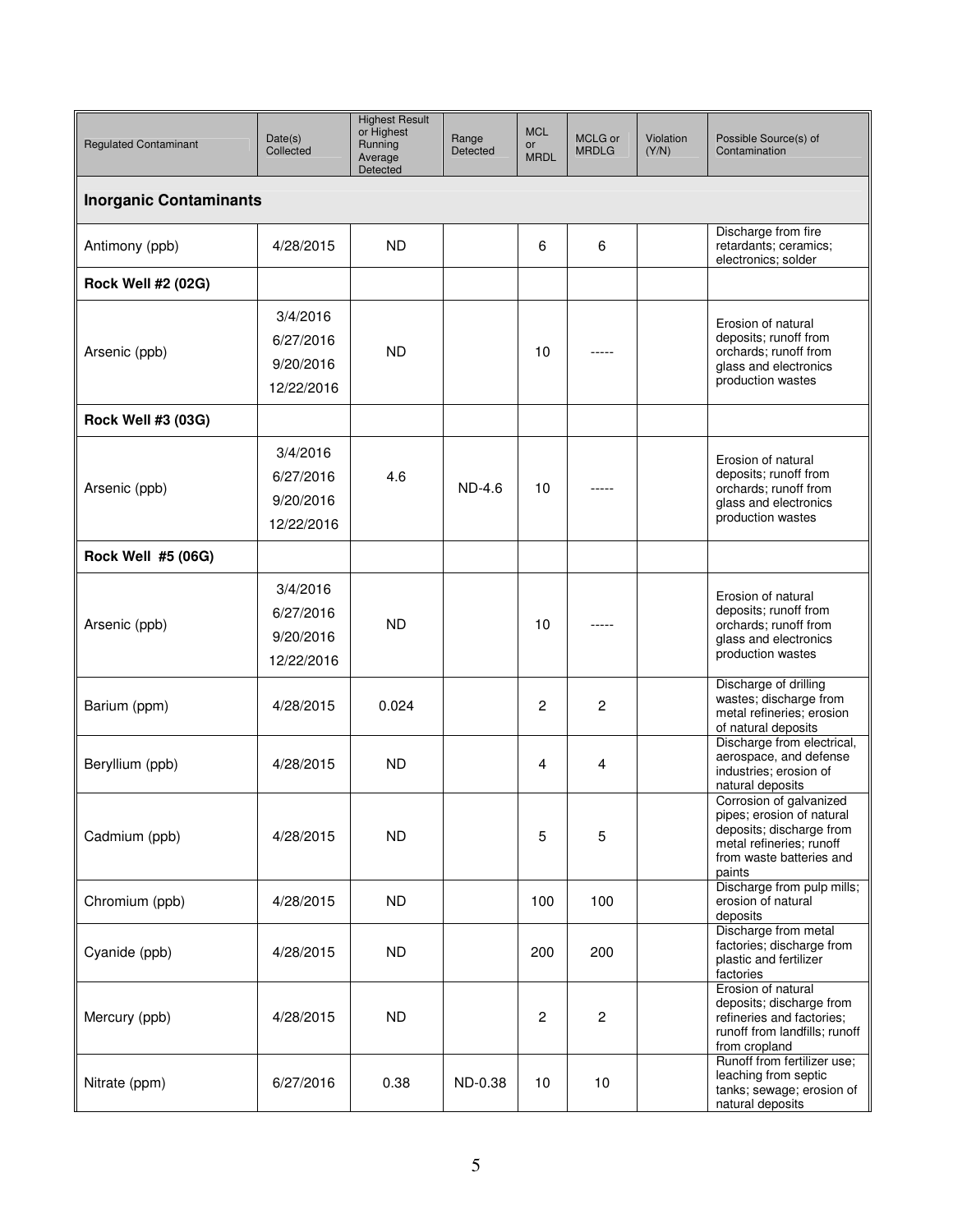| <b>Regulated Contaminant</b>                       | Date(s)<br>Collected | <b>Highest Result</b><br>or Highest<br>Running<br>Average<br>Detected | Range<br>Detected | <b>MCL</b><br>or<br><b>MRDL</b> | MCLG or<br><b>MRDLG</b> | Violation<br>(Y/N) | Possible Source(s) of<br>Contamination                                                                                                   |
|----------------------------------------------------|----------------------|-----------------------------------------------------------------------|-------------------|---------------------------------|-------------------------|--------------------|------------------------------------------------------------------------------------------------------------------------------------------|
| Nitrite (ppm)                                      | 4/28/2015            | <b>ND</b>                                                             |                   | 1                               | 1                       |                    | Runoff from fertilizer use;<br>leaching from septic<br>tanks; sewage; erosion of<br>natural deposits                                     |
| Perchlorate                                        | 9/20/2016            | <b>ND</b>                                                             |                   | $\overline{c}$                  | N/A                     |                    | Rocket propellants,<br>fireworks, munitions,<br>flares, blasting agents                                                                  |
| Fluoride (ppm) $\blacksquare$                      | 4/28/2015            | <b>ND</b>                                                             |                   | 4                               | 4                       |                    | Erosion of natural<br>deposits; water additive<br>which promotes strong<br>teeth; discharge from<br>fertilizer and aluminum<br>factories |
| <b>Volatile Organic</b><br><b>Contaminants</b>     |                      |                                                                       |                   |                                 |                         |                    |                                                                                                                                          |
| Benzene (ppb)                                      | 6/27/2016            | <b>ND</b>                                                             |                   | 5                               | $\Omega$                |                    | Discharge from factories;<br>leaching from gas storage<br>tanks and landfills                                                            |
| Carbon tetrachloride (ppb)                         | 6/27/2016            | <b>ND</b>                                                             |                   | 5                               | 0                       |                    | Discharge from chemical<br>plants and other industrial<br>activities                                                                     |
| Chlorobenzene (ppb)                                | 4/28/2015            | <b>ND</b>                                                             |                   | 100                             | 100                     |                    | Discharge from and<br>agricultural chemical<br>factories                                                                                 |
| o-Dichlorobenzene (ppb)                            | 6/27/2016            | <b>ND</b>                                                             |                   | 600                             | 600                     |                    | Discharge from industrial<br>chemical factories                                                                                          |
| p-Dichlorobenzene (ppb)                            | 6/27/2016            | <b>ND</b>                                                             |                   | 5                               | 5                       |                    | Discharge from industrial<br>chemical factories                                                                                          |
| 1,2-Dichloroethane (ppb)                           | 6/27/2016            | <b>ND</b>                                                             |                   | 5                               | 0                       |                    | Discharge from industrial<br>chemical factories                                                                                          |
| 1,1-Dichloroethylene (ppb)                         | 6/27/2016            | <b>ND</b>                                                             |                   | 7                               | $\overline{7}$          |                    | Discharge from industrial<br>chemical factories                                                                                          |
| cis-1,2-Dichloroethylene<br>(ppb)                  | 6/27/2016            | <b>ND</b>                                                             |                   | 70                              | 70                      |                    | Breakdown product of<br>trichloroethylene and<br>tetrachloroethylene                                                                     |
| trans-1,2-Dichloroethylene<br>(ppb)                | 6/27/2016            | <b>ND</b>                                                             |                   | 100                             | 100                     |                    | Discharge from industrial<br>chemical factories                                                                                          |
| Dichloromethane (ppb)                              | 6/27/2016            | <b>ND</b>                                                             |                   | 5                               | 0                       |                    | Discharge from<br>pharmaceutical and<br>chemical factories                                                                               |
| 1,2-Dichloropropane (ppb)                          | 6/27/2016            | <b>ND</b>                                                             |                   | 5                               | $\mathbf 0$             |                    | Discharge from industrial<br>chemical factories                                                                                          |
| Ethylbenzene (ppb)                                 | 6/27/2016            | <b>ND</b>                                                             |                   | 700                             | 700                     |                    | Leaks and spills from<br>gasoline and petroleum<br>storage tanks                                                                         |
| <b>MTBE - Methyl Tertiary</b><br>Butyl Ether (ppb) | 6/27/2016            | 0.82                                                                  | ND-0.82           | <b>ORS</b><br>GL<br>70          |                         |                    | Fuel additive; leaks and<br>spills from gasoline<br>storage tanks                                                                        |
| Styrene (ppb)                                      | 6/27/2016            | ND.                                                                   |                   | 100                             | 100                     |                    | Discharge from rubber<br>and plastic factories:<br>leaching from landfills                                                               |
| Tetrachloroethylene<br>(PCE) (ppb)                 | 6/27/2016            | <b>ND</b>                                                             |                   | 5                               | 0                       |                    | Discharge from factories<br>and dry cleaners; residual<br>of vinyl-lined water mains                                                     |
| 1,2,4-Triclorobenzene<br>(ppb)                     | 6/27/2016            | <b>ND</b>                                                             |                   | 70                              | 70                      |                    | Discharge from textile-<br>finishing factories                                                                                           |
| 1,1,1-Trichloroethane<br>(ppb)                     | 6/27/2016            | <b>ND</b>                                                             |                   | 200                             | 200                     |                    | Discharge from use in<br>septic system cleaners                                                                                          |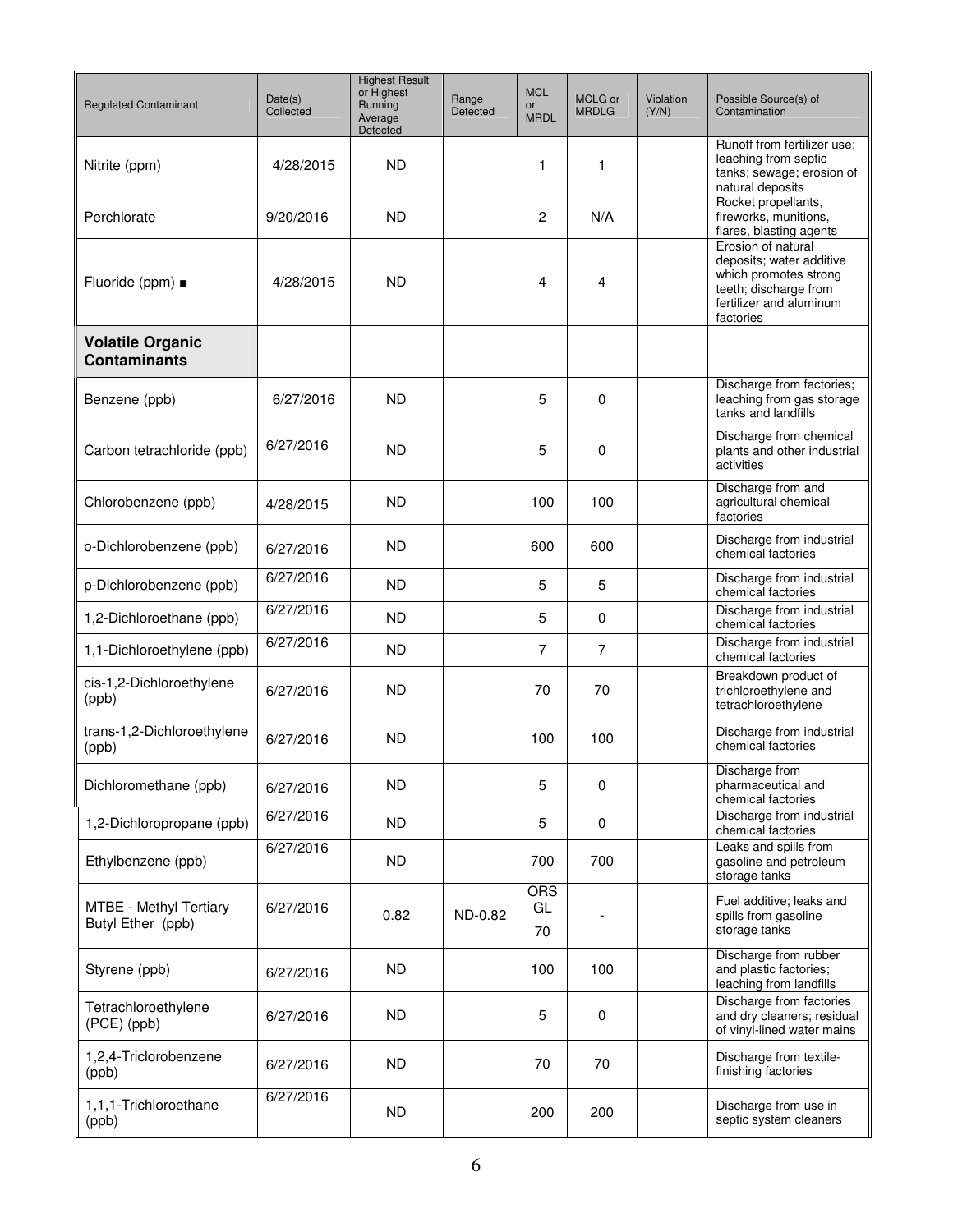| <b>Regulated Contaminant</b>                    | Date(s)<br>Collected    | <b>Highest Result</b><br>or Highest<br>Running<br>Average<br>Detected | Range<br>Detected | <b>MCL</b><br>or<br><b>MRDL</b> | MCLG or<br><b>MRDLG</b> | <b>Violation</b><br>(Y/N) | Possible Source(s) of<br>Contamination                                                                                                           |
|-------------------------------------------------|-------------------------|-----------------------------------------------------------------------|-------------------|---------------------------------|-------------------------|---------------------------|--------------------------------------------------------------------------------------------------------------------------------------------------|
| 1,1,2-Trichloroethane<br>(ppb)                  | 6/27/2016               | <b>ND</b>                                                             |                   | 5                               | 3                       |                           | Discharge from industrial<br>chemical factories                                                                                                  |
| Trichloroethylene (TCE)<br>(ppb)                | 6/27/2016               | <b>ND</b>                                                             |                   | 5                               | 0                       |                           | Discharge from metal<br>degreasing sites and<br>other factories                                                                                  |
| Toluene (ppm)                                   | 6/27/2016               | <b>ND</b>                                                             |                   | 1                               | 1                       |                           | Leaks and spills from<br>gasoline and petroleum<br>storage tanks; discharge<br>from petroleum factories                                          |
| Vinyl Chloride (ppb)                            | 6/27/2016               | <b>ND</b>                                                             |                   | $\overline{c}$                  | 0                       |                           | Leaching from PVC<br>piping; discharge from<br>plastics factories                                                                                |
| Xylenes (ppm)                                   | 6/27/2016               | ND.                                                                   |                   | 10                              | 10                      |                           | Leaks and spills from<br>gasoline and petroleum<br>storage tanks; discharge<br>from petroleum factories;<br>discharge from chemical<br>factories |
| Radioactive<br><b>Contaminants</b>              |                         |                                                                       |                   |                                 |                         |                           |                                                                                                                                                  |
| Gross Alpha (pCi/l)<br>(minus uranium)          | 4/28/2015               | 3.67                                                                  |                   | 15                              | 0                       |                           | Erosion of natural<br>deposits                                                                                                                   |
| Radium 226 & 228 (pCi/L)<br>(combined values)   | 4/28/2015               | 0.25                                                                  |                   | 5                               | 0                       |                           | Erosion of natural<br>deposits                                                                                                                   |
| Uranium (ppb)                                   | 6/27/2016<br>12/22/2016 | ND                                                                    |                   | 30                              | 0                       |                           | Erosion of natural<br>deposits                                                                                                                   |
| <b>Synthetic Organic</b><br><b>Contaminants</b> |                         |                                                                       |                   |                                 |                         |                           |                                                                                                                                                  |
| $2,4-D$ (ppb)                                   | 4/28/2015               | <b>ND</b>                                                             |                   | 70                              | 70                      |                           | Runoff from herbicide<br>used on row crops                                                                                                       |
| Acrylamide                                      | 5/3/2012                | <b>ND</b>                                                             |                   | $TT =$<br>5%                    | 0                       |                           | Added to water during<br>sewage/wastewater<br>treatment                                                                                          |
| Alachlor (ppb)                                  | 4/28/2015               | <b>ND</b>                                                             |                   | $\overline{c}$                  | 0                       |                           | Runoff from herbicide<br>used on row crops                                                                                                       |
| Atrazine (ppb)                                  | 4/28/2015               | <b>ND</b>                                                             |                   | 3                               | 3                       |                           | Runoff from herbicide<br>used on row crops                                                                                                       |
| Benzo(a)pyrene (ppt)                            | 4/28/2015               | ND                                                                    |                   | 200                             | 0                       |                           | Leaching from linings of<br>water storage tanks and<br>distribution lines                                                                        |
| Carbofuran (ppb)                                | 4/28/2015               | <b>ND</b>                                                             |                   | 40                              | 40                      |                           | Leaching of soil fumigant<br>used on rice and alfalfa                                                                                            |
| Chlordane (ppb)                                 | 4/28/2015               | $\overline{ND}$                                                       |                   | $\overline{c}$                  | $\pmb{0}$               |                           | Residue of banned<br>termiticide                                                                                                                 |
| Dalapon (ppb)                                   | 4/28/2015               | <b>ND</b>                                                             |                   | 200                             | 200                     |                           | Runoff from herbicide<br>used on rights of way                                                                                                   |
| Di (2-ethylhexyl) adipate<br>(ppb)              | 4/28/2015               | $\overline{ND}$                                                       |                   | 400                             | 400                     |                           | Discharge from chemical<br>factories                                                                                                             |
| Di (2-ethylhexyl) phthalate<br>(ppb)            | 4/28/2015               | <b>ND</b>                                                             |                   | 6                               | 0                       |                           | Discharge from rubber<br>and chemical factories                                                                                                  |
| Dibromochloropropane<br>(DBCP) (ppt)            | 4/28/2015               | $\overline{ND}$                                                       |                   | 200                             | 0                       |                           | Runoff/leaching from soil<br>fumigant used on<br>soybeans, cotton, and<br>orchards                                                               |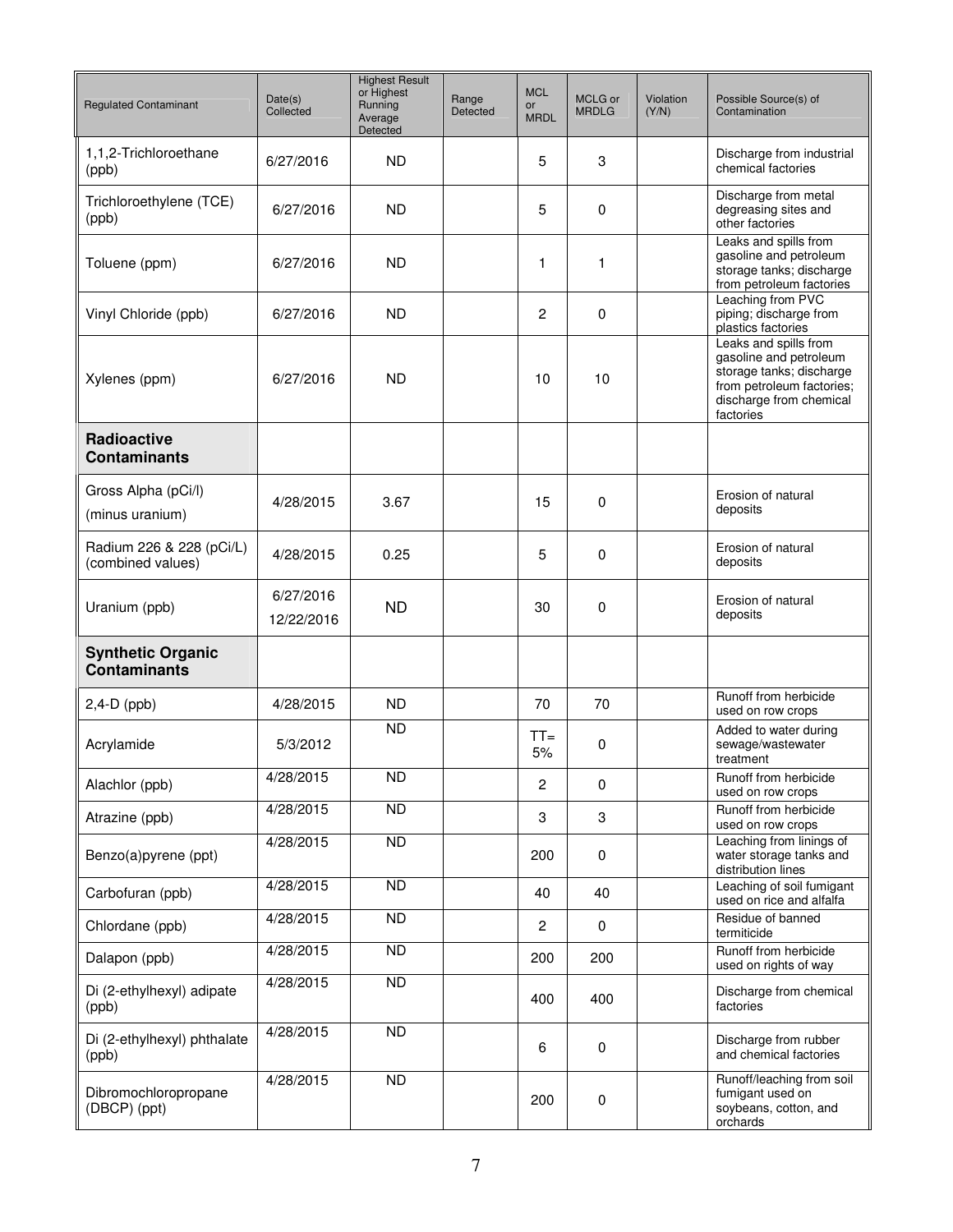| <b>Regulated Contaminant</b>                                           | Date(s)<br>Collected                              | <b>Highest Result</b><br>or Highest<br>Running<br>Average<br>Detected | Range<br>Detected | <b>MCL</b><br>or<br><b>MRDL</b> | MCLG or<br><b>MRDLG</b> | Violation<br>(Y/N) | Possible Source(s) of<br>Contamination                                                                            |
|------------------------------------------------------------------------|---------------------------------------------------|-----------------------------------------------------------------------|-------------------|---------------------------------|-------------------------|--------------------|-------------------------------------------------------------------------------------------------------------------|
| Dinoseb (ppb)                                                          | 4/28/2015                                         | <b>ND</b>                                                             |                   | 7                               | $\overline{7}$          |                    | Runoff from herbicide<br>used on soybeans and<br>vegetables                                                       |
| Endrin (ppb)                                                           | 4/28/2015                                         | <b>ND</b>                                                             |                   | 2                               | 2                       |                    | Residue of banned<br>insecticide                                                                                  |
| Epichlorohydrin                                                        | 5/3/2012                                          | <b>ND</b>                                                             |                   | $TT =$<br>1%                    | 0                       |                    | Discharge from industrial<br>chemical factories; an<br>impurity of some water<br>treatment chemicals              |
| Ethylene dibromide (EDB)<br>(ppt)                                      | 4/28/2015                                         | <b>ND</b>                                                             |                   | 20                              | $\mathbf 0$             |                    | Residue of leaded<br>gasoline or runoff from<br>soil fumigant used on<br>tobacco or strawberries                  |
| Heptachlor (ppt)                                                       | 4/28/2015                                         | <b>ND</b>                                                             |                   | 400                             | 0                       |                    | Residue of banned<br>pesticide                                                                                    |
| Heptachlor epoxide (ppt)                                               | 4/28/2015                                         | <b>ND</b>                                                             |                   | 200                             | $\mathbf 0$             |                    | Breakdown of heptachlor                                                                                           |
| Hexachlorobenzene (ppb)                                                | 4/28/2015                                         | <b>ND</b>                                                             |                   | 1                               | 0                       |                    | Discharge from metal<br>refineries and agricultural<br>chemical factories                                         |
| Hexachlorocyclopentadie<br>ne (ppb)                                    | 4/28/2015                                         | <b>ND</b>                                                             |                   | 50                              | 50                      |                    | Discharge from chemical<br>factories                                                                              |
| Lindane (ppt)                                                          | 4/28/2015                                         | <b>ND</b>                                                             |                   | 200                             | 200                     |                    | Runoff/leaching from<br>insecticide used on cattle,<br>lumber, gardens                                            |
| Methoxychlor (ppb)                                                     | 4/28/2015                                         | <b>ND</b>                                                             |                   | 40                              | 40                      |                    | Runoff/leaching from<br>insecticide used on fruits.<br>vegetables, alfalfa,<br>livestock                          |
| Oxamyl (Vydate) (ppb)                                                  | 4/28/2015                                         | <b>ND</b>                                                             |                   | 200                             | 200                     |                    | Runoff/leaching from<br>insecticide used on<br>apples, potatoes and<br>tomatoes                                   |
| Polychlorinated biphenyls<br>(PCBs) (ppt)                              | 4/28/2015                                         | $\overline{ND}$                                                       |                   | 500                             | 0                       |                    | Runoff from landfills;<br>discharge of waste<br>chemicals; residue of<br>banned use in electrical<br>transformers |
| Pentachlorophenol (ppb)                                                | 4/28/2015                                         | <b>ND</b>                                                             |                   | 1                               | 0                       |                    | Discharge from wood<br>preserving factories                                                                       |
| Picloram (ppb)                                                         | 4/28/2015                                         | <b>ND</b>                                                             |                   | 500                             | 500                     |                    | Herbicide runoff                                                                                                  |
| Simazine (ppb)                                                         | 4/28/2015                                         | <b>ND</b>                                                             |                   | 4                               | 4                       |                    | Herbicide runoff                                                                                                  |
| Toxaphene (ppb)                                                        | 4/28/2015                                         | <b>ND</b>                                                             |                   | 3                               | $\mathbf 0$             |                    | Runoff/leaching from<br>insecticide used on cotton<br>and cattle                                                  |
| <b>Disinfectants and</b><br><b>Disinfection By-</b><br><b>Products</b> |                                                   |                                                                       |                   |                                 |                         |                    |                                                                                                                   |
| <b>Total Trihalomethanes</b><br>(TTHMs) (ppb)                          | 2/12/2016<br>5/13/2016<br>8/11/2016<br>11/10/2016 | 8.6                                                                   | $3.2 - 8.6$       | 80                              |                         |                    | Byproduct of drinking<br>water chlorination                                                                       |
| Haloacetic Acids (HAA5)<br>(ppb)                                       | 2/12/2016<br>5/13/2016<br>8/11/2016<br>11/10/2016 | 2.60                                                                  | $0.55 - 2.6$      | 60                              |                         |                    | Byproduct of drinking<br>water disinfection                                                                       |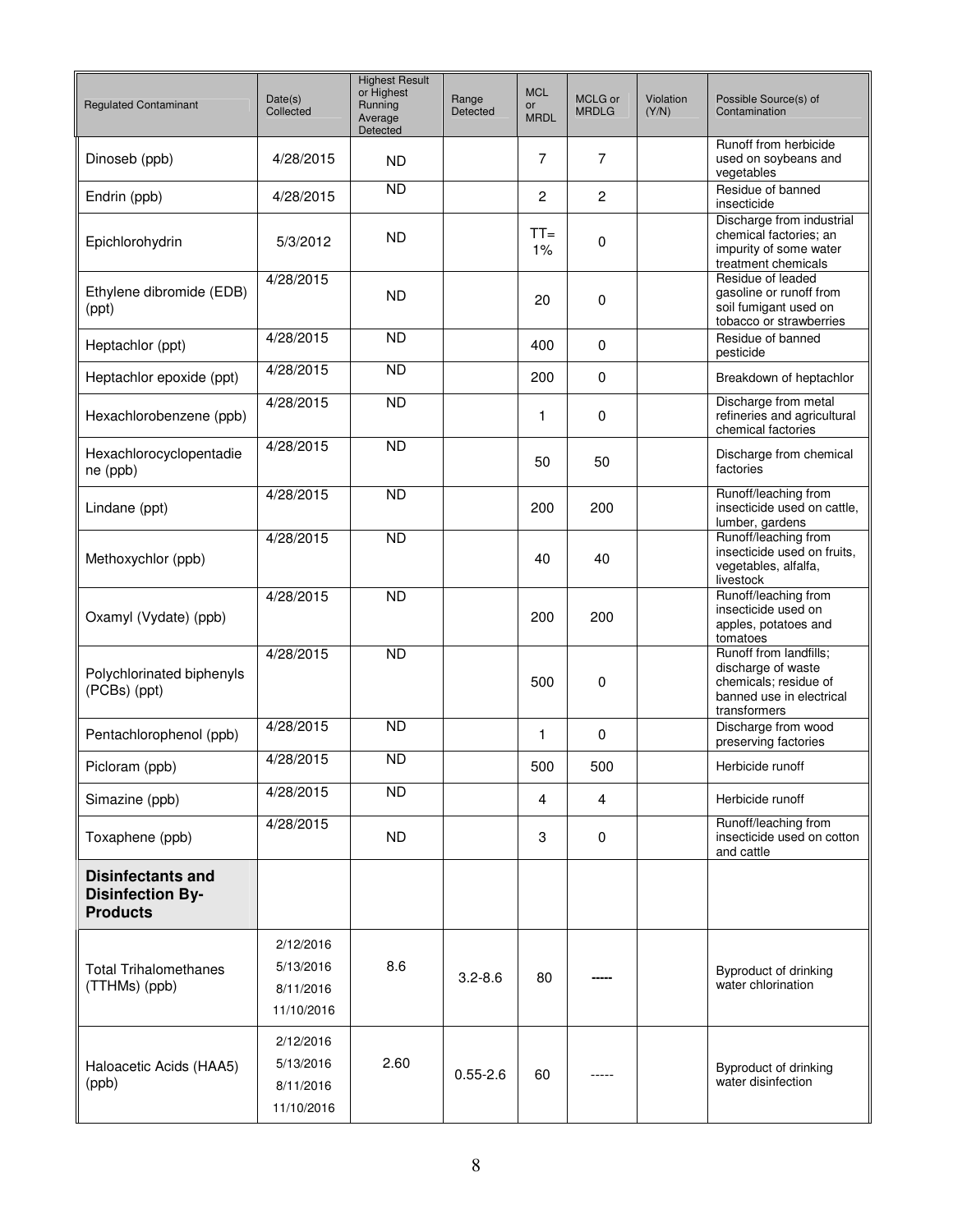| <b>Regulated Contaminant</b>                | Date(s)<br>Collected | <b>Highest Result</b><br>or Highest<br>Running<br>Average<br>Detected | Range<br>Detected | <b>MCL</b><br><b>or</b><br><b>MRDL</b> | MCLG or<br><b>MRDLG</b> | <b>Violation</b><br>(Y/N) | Possible Source(s) of<br>Contamination     |
|---------------------------------------------|----------------------|-----------------------------------------------------------------------|-------------------|----------------------------------------|-------------------------|---------------------------|--------------------------------------------|
| Chlorine (ppm)<br>(free, total or combined) | Monthly              | 0.68                                                                  |                   |                                        |                         |                           | Water additive used to<br>control microbes |

■ Fluoride also has a secondary contaminant level (SMCL) of 2 ppm.

▲The MCL for beta particles is 4 mrem/year. EPA considers 50 pCi/L to be the level of concern for beta particles.

Unregulated contaminants are those for which there are no established drinking water standards. The purpose of unregulated contaminant monitoring is to assist regulatory agencies in determining their occurrence in drinking water and whether future regulation is warranted.

| Unregulated and<br><b>Secondary Contaminants</b>                                                    | Date(s)<br>Collected                             | Result or<br>Range<br>Detected | Average<br><b>Detected</b> | <b>SMCL</b> | <b>ORSG</b> | <b>Possible Source</b>                                                                                                                                                                                              |  |  |
|-----------------------------------------------------------------------------------------------------|--------------------------------------------------|--------------------------------|----------------------------|-------------|-------------|---------------------------------------------------------------------------------------------------------------------------------------------------------------------------------------------------------------------|--|--|
| <b>Inorganic Contaminants</b>                                                                       |                                                  |                                |                            |             |             |                                                                                                                                                                                                                     |  |  |
| Sulfate (ppm)                                                                                       | 1/7/2013                                         | 22-27                          |                            | 250         | ----        | Natural sources                                                                                                                                                                                                     |  |  |
| <b>Organic Contaminants</b>                                                                         |                                                  |                                |                            |             |             |                                                                                                                                                                                                                     |  |  |
| <b>MTBE - Methyl Tertiary</b><br>Butyl Ether (ppb)                                                  | 6/27/2016                                        | 0.82                           | 0.82                       | $20 - 40$   | 70          | Fuel additive; leaks and spills from<br>gasoline storage tanks                                                                                                                                                      |  |  |
| Other Organic Contaminants - When detected at treatment plant as VOC residuals, not TTHM compliance |                                                  |                                |                            |             |             |                                                                                                                                                                                                                     |  |  |
| Bromodichloromethane<br>(ppb)                                                                       | 6/27/2016                                        | ND-0.96                        | 0.48                       |             | ---         | By-product of drinking water<br>chlorination                                                                                                                                                                        |  |  |
| Bromoform (ppb)                                                                                     | 6/27/2016                                        | ND-0.82                        | 0.41                       | ---         | $---$       | By-product of drinking water<br>chlorination                                                                                                                                                                        |  |  |
| Chloroform (ppb)                                                                                    | 6/27/2016                                        | ND-0.67                        | 0.33                       | ---         | ---         | By-product of drinking water<br>chlorination                                                                                                                                                                        |  |  |
| <b>Secondary Contaminants</b>                                                                       |                                                  |                                |                            |             |             |                                                                                                                                                                                                                     |  |  |
| Iron (ppb)                                                                                          | 3/4/2016<br>6/27/2016<br>9/20/2016<br>12/22/2016 | <b>ND</b>                      |                            | 300         |             | Naturally occurring, corrosion of cast<br>iron pipes                                                                                                                                                                |  |  |
| Manganese (ppb)                                                                                     | 3/4/2016<br>6/27/2016<br>9/20/2016<br>12/22/2016 | ND-.078                        | 0.013                      | $50*$       | ---         | Erosion of natural deposits                                                                                                                                                                                         |  |  |
| Aluminum (ppb)                                                                                      | 1/7/2013                                         | <b>ND</b>                      |                            | 200         | ---         | Byproduct of treatment process                                                                                                                                                                                      |  |  |
| Chloride (ppm)                                                                                      | 1/7/2013                                         | $41 - 77$                      |                            | 250         | ---         | Runoff from road de-icing, use of<br>inorganic fertilizers, landfill leachates,<br>septic tank effluents, animal feeds,<br>industrial effluents, irrigation drainage,<br>and seawater intrusion in coastal<br>areas |  |  |
| Color (C.U.)                                                                                        | 1/7/2013                                         | 0                              |                            | 15          | ---         | Naturally occurring organic material                                                                                                                                                                                |  |  |
| Copper (ppm)                                                                                        | 1/7/2013                                         | <b>ND</b>                      |                            | 1           | ---         | Naturally occurring organic material                                                                                                                                                                                |  |  |
| Odor (T.O.N.)                                                                                       | 1/7/2013                                         | $1 - 2$                        |                            | 3 TON       | ---         | Erosion of natural deposits; Leaching<br>from wood preservatives0                                                                                                                                                   |  |  |
| PH.                                                                                                 | 1/7/2013                                         | $6.9 - 9.3$                    |                            | $6.5 - 8.5$ | ---         | 1.1.1                                                                                                                                                                                                               |  |  |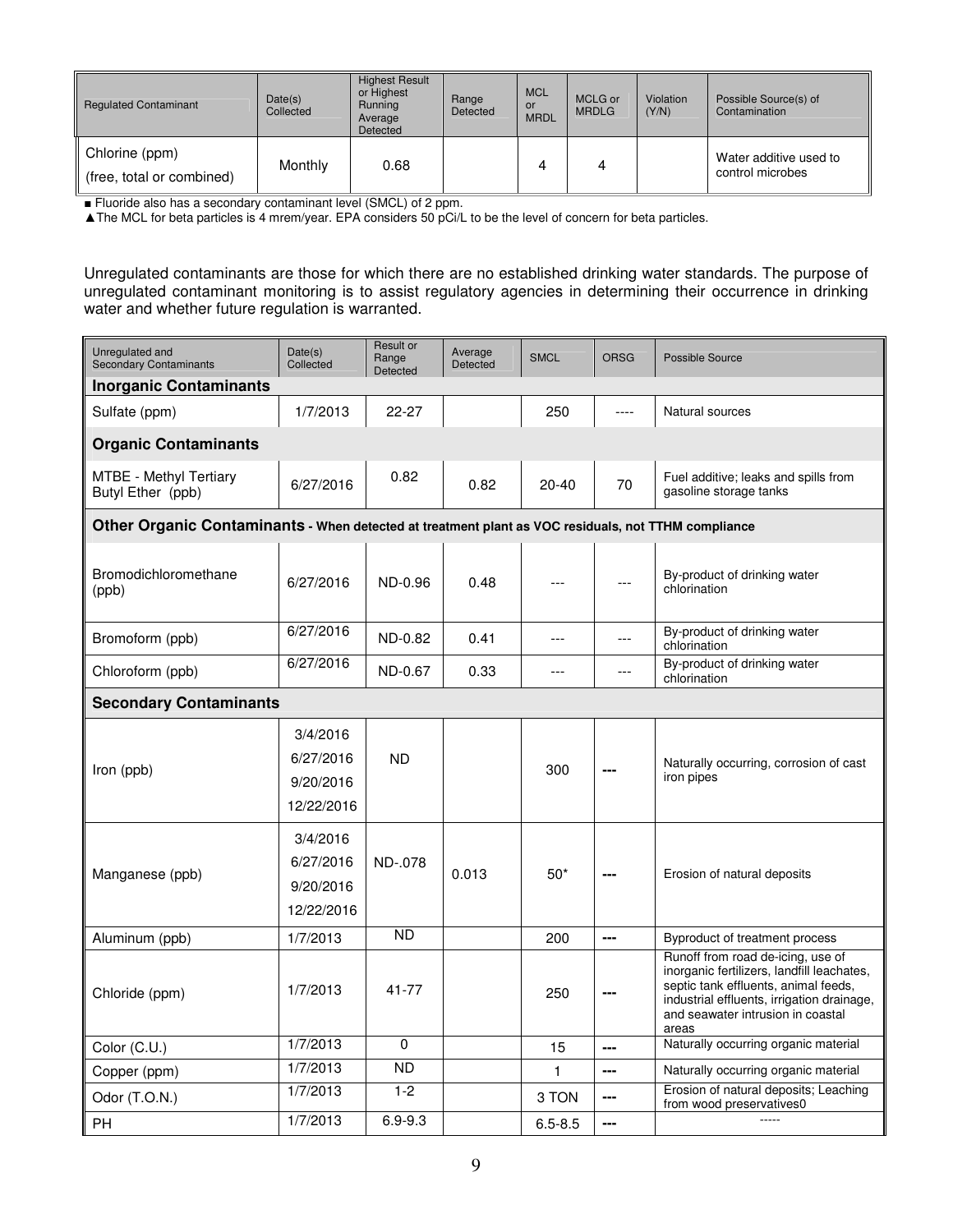| Unregulated and<br><b>Secondary Contaminants</b>         | Date(s)<br>Collected | Result or<br>Range<br>Detected | Average<br>Detected | <b>SMCL</b> | <b>ORSG</b> | Possible Source                                                  |
|----------------------------------------------------------|----------------------|--------------------------------|---------------------|-------------|-------------|------------------------------------------------------------------|
| Silver (ppb)                                             | 1/7/2013             | ND.                            |                     | 100         | ---         | Erosion of natural deposits                                      |
| <b>Total Dissolved Solids</b><br>$\parallel$ (TDS) (ppm) | 1/7/2013             | 180-2000                       |                     | 500         | ---         | Erosion of natural deposits.                                     |
| Zinc (ppm)                                               | 1/7/2013             | $0.0040 -$<br>0.18             |                     | 5           | ---         | Erosion of natural deposits, leaching<br>from plumbing materials |

\* The EPA has established a lifetime health advisory (HA) value of 300 ppb for manganese to protect against concerns of potential neurological effects, and a one-day and 10-day HA of 1000 ppb for acute exposure.

# **6. COMPLIANCE WITH DRINKING WATER REGS**

## **Does My Drinking Water Meet Current Health Standards?**

We are committed to providing you with the best water quality available. We collected all samples during 2016 at the required times and dates as set by MassDEP.

Samples analyzed for Total Trihalomethanes (THM's) and Haloacetic Acids (HAA's) were taken at required dates and times and analyses indicated our water quality was well within required parameters.

Samples were not taken and tested for Microscopic Particulates in April 2016 from Well #2 (02G), and Well #3 (03G). MassDEP indicated samples could be taken in April of 2017 instead. Past analyses of each well water for Microscopic Particulates have indicated this well water has a low risk rating.

#### **Health Effects Statements ……..**

Total Coliform: Coliforms are bacteria that are naturally present in the environment and are used as an indicator that other potentially harmful bacteria may be present. Coliform bacteria were not detected in any water system samples for the year 2016.

Most well water in Leicester contain atleast trace concentrations of Arsenic. The District treats for removal of arsenic from wells 02G, 03G and 06G. The literature indicates that some people who drink water containing arsenic in excess of the MCL over many years could experience damage to their skin or experience problems with their circulatory system. It is also possible that there would be an increased risk of getting cancer.

# **Administrative Consent Order – ACOP-CE-16-5D001 ……..**

Over the past year it has been determined by the MassDEP that Pierce Spring which has been a long standing ground water source for the District is under the influence of surface water. The USEPA and the State requires that all drinking water that originates from or is influenced by a surface water source must be treated. Because of this determination, the MassDEP has issued an Administrative Consent Order with Penalty, ACOP, to formalize correction of this condition. The date of the ACOP is March 25, 2016. In the interim the Leicester Water Supply District, LWSD, is adding Sodium Hypochlorite to the water from the Paxton wells for disinfection purposes. This includes the raw water generated from Pierce Spring. Ultimately LWSD will be constructing a new water treatment plant located at the water towers off of Hyland Avenue to treat all the water from the Paxton wells. The schedule for this project calls for it to be complete by January 2021.

# **Drinking Water Monitoring Requirements not Met - NON-CE-16-5D521-CSA……..**

Please be advised that the District has violated monitoring and reporting requirements of MassDEP drinking water regulations relative to sampling for Microscopic Particulates at Wells 2 and 3 (02G & 03G) at the Paxton Well Field. Even though this was not an emergency, as our customers, you have a right to know what happened and what the District is doing to correct this.

The District is required to monitor the drinking water for certain man-made and naturally occurring contaminants on a regular basis. Results of regular monitoring are an indicator of whether or not the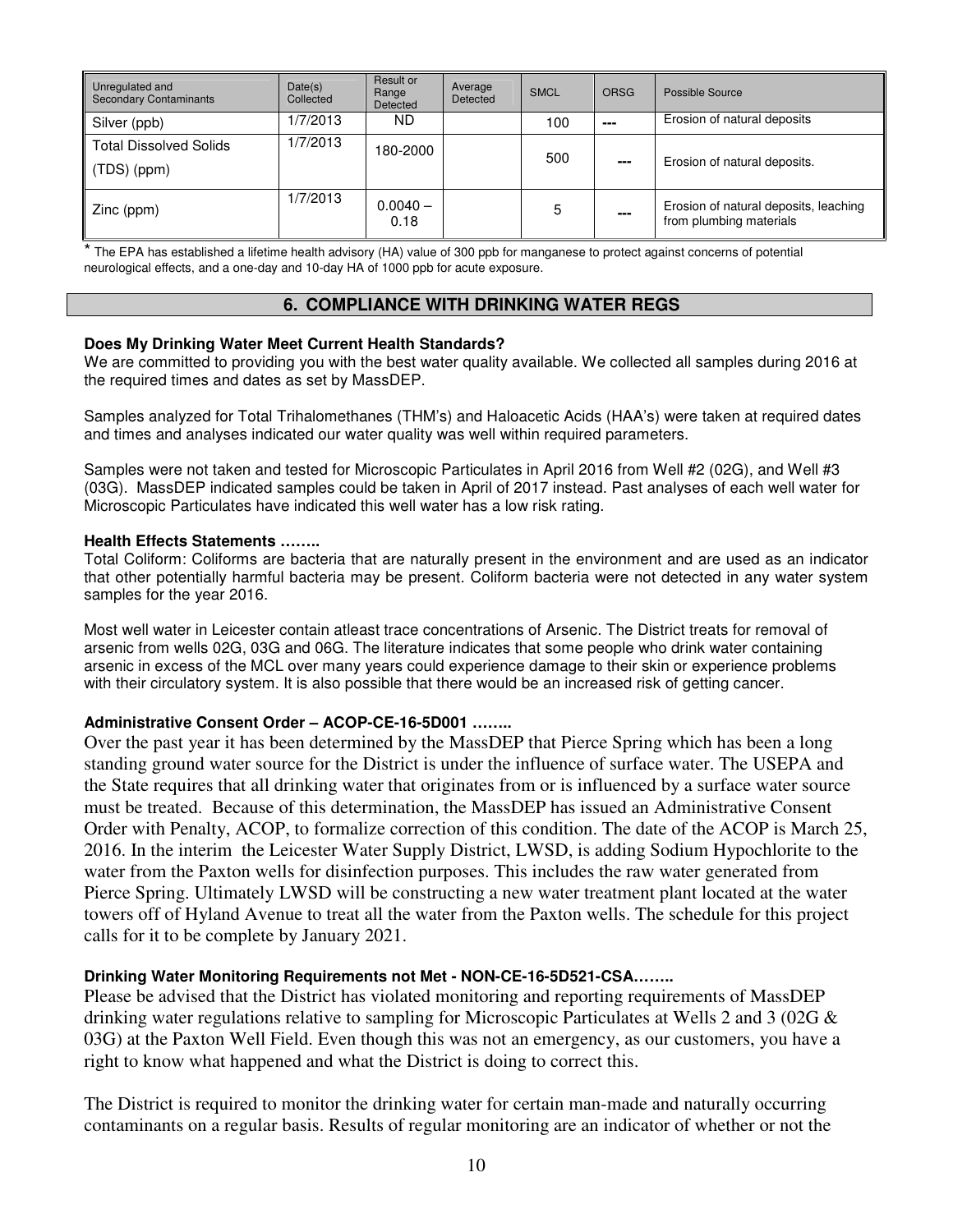District's drinking water meets health standards. During a monitoring period the District did collect samples and have analyzed as required, so we were not sure that the quality of the drinking water met MassDEP/USEPA standards. The samples were not collected and analyzed between April 1, 2016 to May 31, 2016.

*Please be advised that there is nothing you need to do at this time.* In response to this violation, the District has notified the MassDEP and have taken the following corrective action. The District collected samples this past May 2017 and had them analyzed. The results indicate each well presents a low level of risk of being impacted by surface water. All the current sampling data has been submitted to the MassDEP in accordance with current regulations.

If any customer should have any questions relative to this violation, please contact the District offices at 508-892-8484 and speak with Superintendent Joseph H. Wood.

*Please share this information with all the people who drink the District's water, especially those who may not have received this notice directly (for example, customers who live in apartments, nursing homes, schools, and businesses). This Consumer Confidence Report will be posted in local public places as required by MassDEP regulations.* 

# **7. EDUCATIONAL INFORMATON**

# **Do I Need To Be Concerned About Certain Contaminants Detected In My Water?**

If present, elevated levels of lead can cause serious health problems, especially for pregnant women and young children. Lead in drinking water is primarily from materials and components associated with service lines and home plumbing. Leicester Water Supply District is responsible for providing high quality drinking water, but cannot control the variety of materials used in plumbing components. When your water has been sitting for several hours, you can minimize the potential for lead exposure by flushing your tap for 30 seconds to 2 minutes before using water for drinking or cooking. If you are concerned about lead in your water, you may wish to have your water tested. Information on lead in drinking water, testing methods, and steps you can take to minimize exposure is available from the Safe Drinking Water Hotline or at http://www.epa.gov/safewater/lead.

# **8. ADDITIONAL INFORMATION**

Preventing backflow is an important part of maintaining a healthy water supply. The Leicester Water Supply District's water distribution system is designed to carry water from the water treatment plant to the consumer. Cross connections, or connections between potable water in the distribution system to any non-potable water, exist. These connections make the water distribution system susceptible to backflow, which is the reversal of water flow from its intended direction. In other words, non-potable water could be introduced into the distribution system.

There are two types of backflow:

- **Backpressure backflow,** which occurs when the pressure outside the water distribution system exceeds the pressure within the system.
- **Backsiphonage,** which occurs when a partial vacuum is created in the system sucking non-potable water back into it.